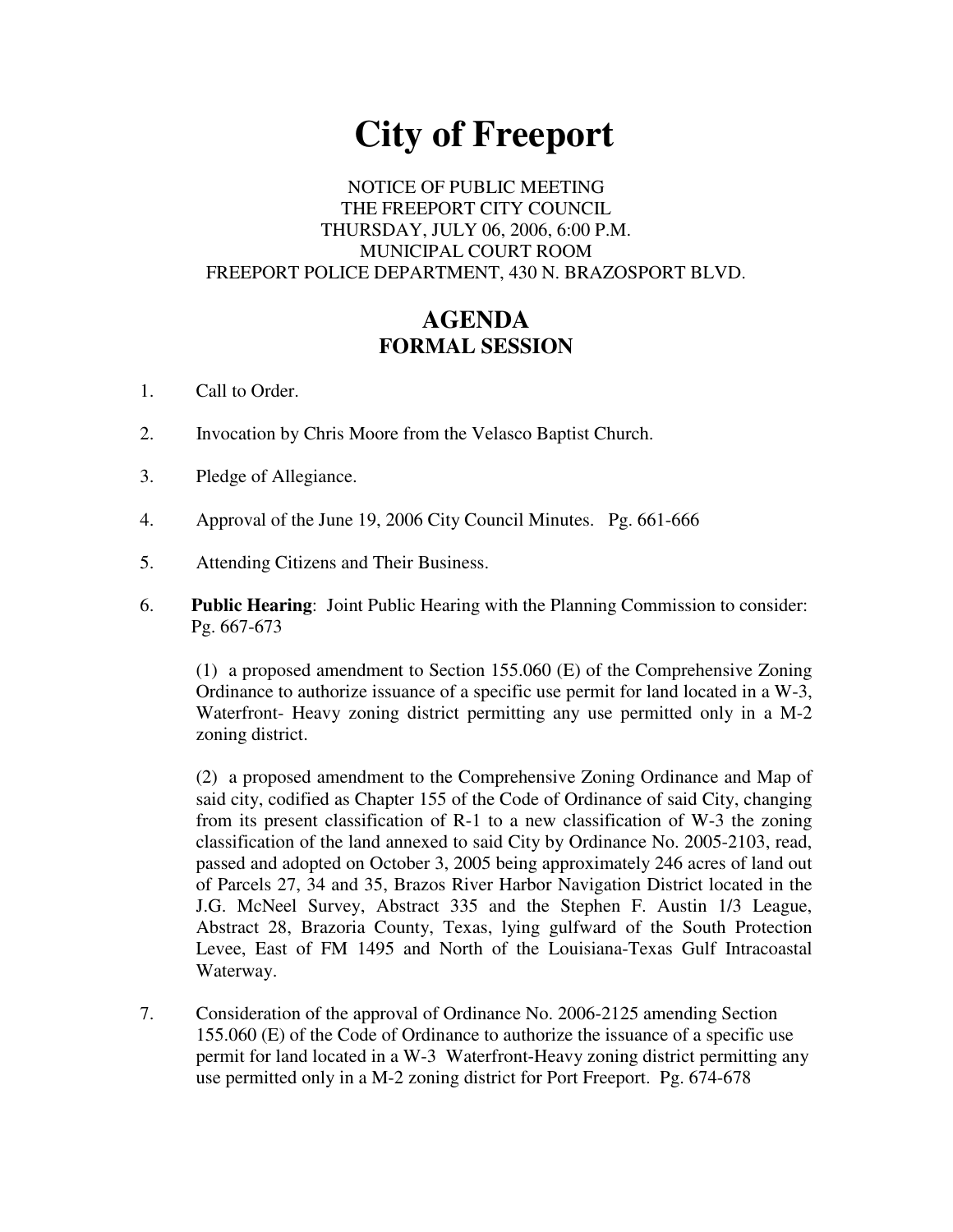- 8. Consideration of the approval of authorizing the City Attorney to draft an ordinance regarding changing from its present classification of R-1 to a new classification of W-3 the zoning classification of the land annexed to said City by Ordinance No. 2005-2103, read, passed and adopted on October 3, 2005 being approximately 246 acres of land out of Parcels 27, 34 and 35, Brazos River Harbor Navigation District located in the J.G. McNeel Survey, Abstract 335 and the Stephen F. Austin 1/3 League, Abstract 28, Brazoria County, Texas, lying gulfward of the South Protection Levee, East of FM 1495 and North of the Louisiana-Texas Gulf Intracoastal Waterway.
- 9. Consideration of the approval of Ordinance No. 2006-2126 granting to CenterPoint Energy Houston Electric, LLC the right, privilege and franchise to use the public rights-of-way and to use, license, or exploit the company's facilities within the public rights-of way to conduct an electric delivery business in the city. Pg. 679-689
- 10. Consideration of the approval of Resolution No. 2006-2118 appointing Roddy Mohler to the Planning Commission of said City. Pg. 690
- 11. Consideration of the approval of Resolution No. 2006-2119 reappointing Sandra Shaw, Marjore Clark and Pixie Floyd and appointing Sandra Wood-Wicke to the Main Street Advisory Board of said City. Pg. 691-695
- 12. Consideration of the approval of Resolution No. 2006-2120 supporting the dredging of the Mouth of the San Bernard River. Pg. 696
- 13. Consideration of the approval of setting a bid date for Residential Solid Waste Collection. Pg. 697-714
- 14. Consideration of the approval of setting a date for a public hearing to determine whether the structure on Block 48, Lot 2-6 , Freeport Townsite, known as 225 W. Broad Street is an unsafe structure. Pg. 715
- 15. Consideration of the approval of sale of the City's interest in trust property on Block 775, Lots 19 & 24, Velasco Townsite, known as 1615 N. N. Pg. 716-719
- 16. Consideration of the approval of sale of the City's interest in trust property on Block 48, Lots l4-l5, Velasco Townsite, known as 500 Block South Ave. G. Pg. 720-723
- 17. Consideration of the approval of sale of the City's interest in trust property on Block 812, Lots l3, 14, Velasco Townsite, known as 1801 N. Ave. S. Pg. 724-728
- 18. Consideration of the approval of a sign variance for Brazosport High School under section 113.08 (B) of the Code of Ordinance. Pg. 729-731